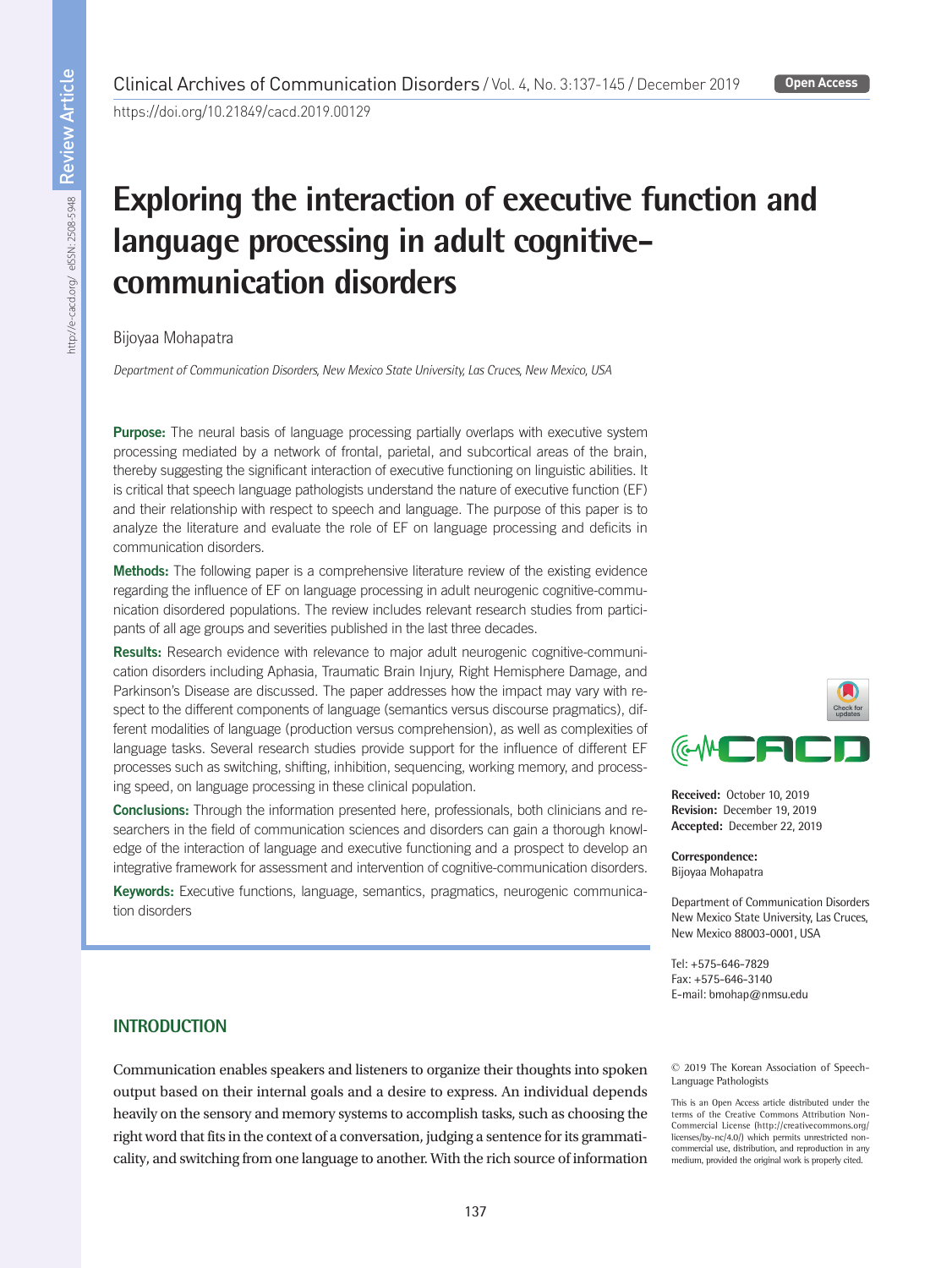and plenty of behavioral alternatives, there is a high probability of conflicts and interferences that occur during linguistic processing. In order to manage these conflicts and interferences effectively, human beings recruit executive processes to monitor and regulate linguistic expressions to match their internal goals [1,2]. Therefore, the ability to communicate relies not only upon an intact language system, but also on higher order control mechanisms such as executive function (EF) that are recruited in language processing. Executive function (a collective term for all executive processes) involves highlevel goal-directed behavior that encompasses many cognitive control operations, such as, strategic planning of goal-directed action, inhibition of irrelevant responses, monitoring and regulating of behavior, processing, organizational skills, decision-making, and problem solving [3-5].

Baddeley and Hitch proposed a conceptual model of working memory (WM) [6] that consists of a limited capacity attentional control system (central executive) aided by two slave systems, the phonological loop, and the visuospatial sketchpad. The central executive encompasses a complex set of control mechanisms that underlie goal-oriented decisions and cognitive flexibility. It is fractionated into different executive subprocesses [7,8] that are typically involved in functions (referred to as the EFs), such as, inhibition of irrelevant information, maintaining and shifting between tasks or sets, attending selectively to different stimuli, goal-setting, planning, and organizing. The WM model has a significant role in language processing, in the form of the phonological loop that supports rehearsal and storage of verbal and acoustic information and interacts with the long-term memory via the multimodal episodic buffer (a fourth component of the WM model added later in an updated model by Baddeley). Several researchers have viewed EF and WM as multidimensional cognitive constructs and have documented strong relationship with different aspects of language, learning, and comprehension [9,10].

# **ROLE OF EF IN LANGUAGE PROCESSING**

Executive function plays a crucial role in setting and accomplishing verbal acts, such as, oral and written production, deactivation of task-irrelevant lexical representations, monitoring of ongoing behavior, and selection among competing sentential representations. Speakers utilize EF to choose the right word over other competing options and refrain from generating an improper word [11]. They also utilize executive processes to regulate the ability to switch between two languages or bilingual language use [12]. Additionally, listeners require EF to select and grasp relevant information from a speech output by focusing on the meaning and ignoring what they already know i.e. preconceived notions [13].

During sentence comprehension, EFs are also used to monitor and select judiciously among competing sentence representations. Conflict inhibition plays a major role during this and allows for a coherent interpretation of the sentence. Adults with poor comprehension skills are likely to demonstrate deficits in the inhibitory mechanism and suppression of competing representations. With respect to syntactically ambiguous sentences, the speaker's ability to control conflicts is often confounded by the linguistic elements and format of complex sentence structures [14]. However, executive processes such as error detection and cognitive monitoring trigger control mechanisms to resolve conflicts and aid in better comprehension. Similarly, conflict control in word production is contributed by executive processes such as, inhibition of prepotent responses, controlled access to lexical items in semantic memory, and attention control to resolve competitions among lexical representations [11,15]. Hence, it is critical for speech language pathologists to understand the nature of EF and their relationship with respect to speech and language. The purpose of this paper is to provide an overview of the existing literature on the role of EF in language processing (and deficits) in communication disorders.

# **LANGUAGE AND EF DEFICITS IN COGNITIVE-COMMUNICATION DISORDERS**

The following section provides an account of the research examining the link between EF and language abilities in adult neurogenic cognitive-communication disorders.

Specific terms that included, but not restricted to, executive function/s, switching, shifting, inhibition, sequencing, working memory, processing speed, language, verbal, non-verbal, communication, comprehension, expression, fluency, naming, functional communication, aphasia, traumatic brain injury, right hemisphere damage, and Parkinson's disease were searched on the Google Scholar database. All age groups and severity ranges were considered, and the search period spanned for over three decades beginning from 1980. All studies were scanned for relevancy with respect to discussion on the interaction of language and EF abilities and subsequently included in the review. Table 1 provides a summary of the language and EF dimensions that have already been researched in the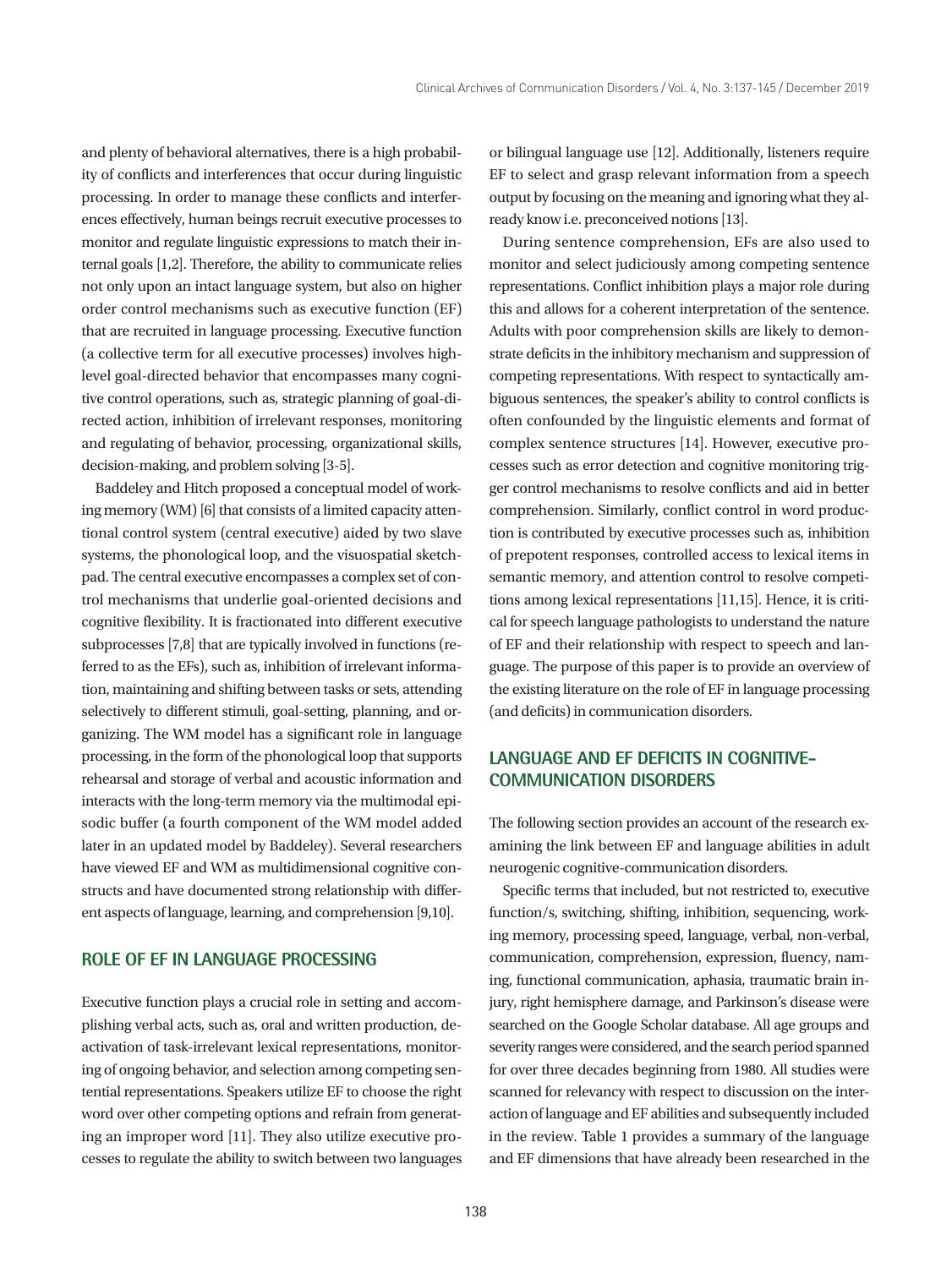| <b>Clinical population</b> | Language dimensions studied          | Executive function dimensions studied | Published literature*   |
|----------------------------|--------------------------------------|---------------------------------------|-------------------------|
| Aphasia                    | Naming                               | Inhibition                            | 16, 17, 18, 19, 20, 22, |
|                            | Semantics                            | Shifting                              | 27, 28, 29, 30, 31, 32, |
|                            | Auditory processing                  | Divided attention                     | 34, 35, 36              |
|                            | Verbal production                    | Cognitive control                     |                         |
|                            | Conversation                         |                                       |                         |
|                            | Picture-description                  |                                       |                         |
|                            | Language comprehension               |                                       |                         |
| Traumatic Brain Injury     | Pragmatics                           | Planning                              | 42, 43, 44, 45, 46, 47, |
|                            | Conversation                         | Self-monitoring                       | 48, 49, 50, 51, 52, 53, |
|                            | Narrative discourse                  | Switching                             | 54, 55, 56, 57, 58, 59  |
|                            | Story retelling                      | Inhibition                            |                         |
|                            | Story grammar production             | Cognitive flexibility                 |                         |
|                            | Procedural description               |                                       |                         |
| Right Hemisphere Damage    | Narration                            | Shifting                              | 34, 59, 68, 69, 70, 71  |
|                            | Pragmatics                           | Processing speed                      |                         |
|                            | Language comprehension               | Planning                              |                         |
|                            | Language production                  |                                       |                         |
|                            | Semantic and phonemic verbal fluency |                                       |                         |
|                            | Metaphor interpretation              |                                       |                         |
|                            | Discourse production                 |                                       |                         |
| Parkinson's disease        | Sentence comprehension               | Cognitive sequencing                  | 76, 77, 78, 79, 80, 81, |
|                            | Emotional prosody                    | Set-switching                         | 82, 83                  |
|                            | Conversation                         | Working memory                        |                         |
|                            |                                      | Response inhibition                   |                         |
|                            |                                      | Selective attention                   |                         |

**Table 1.** Summary of language and executive function dimensions already researched in the clinical population

\*Numbers in this column correspond with the references in the manuscript.

clinical populations. A narrative review of the specific findings in each clinical population is presented in the following paragraphs.

#### **Aphasia**

Several studies in aphasia have investigated the nature of cognitive processing deficits during speech production, and reported, prolonged inhibition on naming tasks [16], inability to control active representations within the lexical system [17], interferences in selection of word due to damage in syntactic control processes [18], and poor inhibitory function in semantic short-term-memory (STM) deficits [19]. Often these studies have employed semantically-blocked picture naming tasks where repeated blocks of items from the same semantic category are presented to the participant, and the response on these items are compared with the response obtained from mixed blocks (where repeated items from semantically unrelated categories are presented). Studies have shown that individuals with aphasia (IWA) demonstrate increased naming latencies on the semantically blocked items [16,17] and this effect is exaggerated when the repetitions are presented at a faster rate. McCarthy and Kartsounis attributed this semantic blocking effect to excessive inhibition of lexical representations which can be explained as follows: after one complete phase of speech production, lexical representations are inhibited to prevent their reselection into spoken vocabulary again. For semantically related items, there is a chance of exaggerated inhibition due to the competition between similar representations. This effect is likely to be magnified in individuals with brain damage [20]. Wilshire and McCarthy argued against such explanation and suggested that increased naming latencies on semantically blocked items may be due to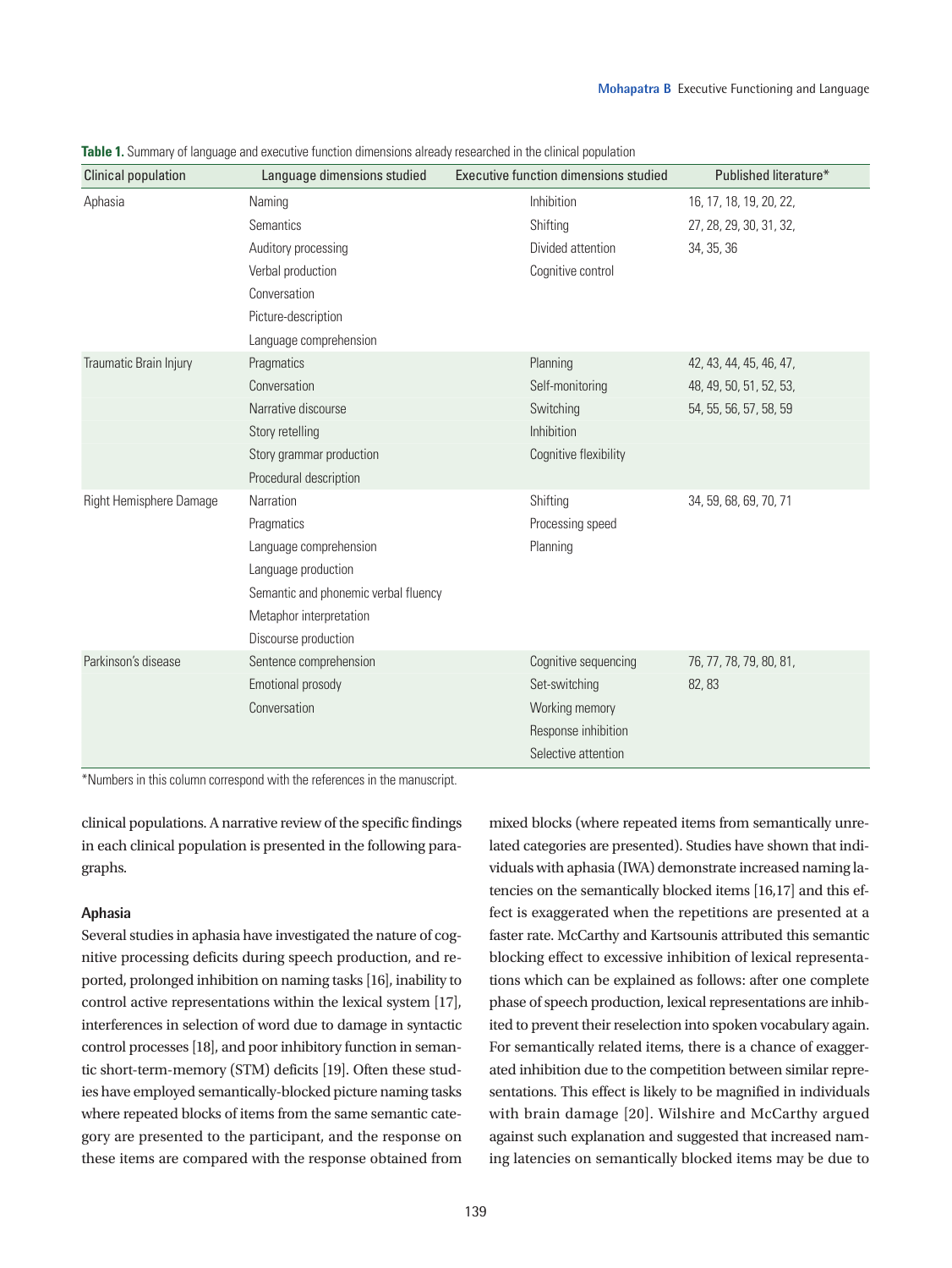stronger co-activation of two lexical representations, to the extent that one representation competes over the nearest representation, which leads to prolonged latencies in verbal production. In another study, the effect of inhibition deficits on word production and comprehension was investigated in fluent and nonfluent IWA on picture-naming and word-picture matching tasks. Non-fluent participants showed semantic blocking effects in both tasks but the effects were more prominent on the naming task [20]. This finding further strengthened the result that the semantic blocking effect is prominent in lexical (naming) tasks compared to semantic selection (matching) tasks. The authors suggest that speech production in non-fluent aphasia is a result of the prolonged activation of lexical representations primarily due to post selection inhibition. Research has also shown that the inability to retain semantic information in the case of persons with limited STM may be due to inhibitory deficits in EF [21]. In another experiment conducted by Martin and colleagues, patients with semantic STM deficits showed difficulty in inhibiting distractor words. They showed greater interference in reaction times and latencies on the items that were related semantically when compared with items that were unrelated. Such difference in reaction times could be due to the greater competition in the semantically related words (i.e. choosing between items that are semantically related is more difficult than unrelated items), and to impaired inhibition of competing words within the semantically related word lists. Authors explained this by associating it with the inability to inhibit lexical-semantic representations.

Another relatively less explored area in aphasia is the relationship between EF and conversation. Conversation involves complex cognitive processes such as, planning, organization, monitoring and sequencing; therefore, deficits to any of these executive processes may sometimes result in conversational deficits. In a case study of an adult female with aphasia, Frankel and colleagues compared her conversational deficits to EF deficits recorded on a test battery [22]. The inability to shift between topics and take turns during conversation was associated with deficits in shifting and divided attention, and the presence of perseverations in conversation was indication of her deficits in response inhibition. Deficits in (verbal) WM also resulted in impaired topic management, topic maintenance, and topic shifting in her conversation. Similar deficits in EFs (shifting and inhibition) were confirmed from the Trail Making Test (TMT) [23] and Wisconsin Card Sorting Test (WCST; [24], and visual and strategic memory on the Self Ordering Pointing Test [25]. Difficulty in forming concepts was reflected in the patient's high frequency of perseverations during speech. This demonstrated her inability to shift from limited forms of expression to cognitively flexible and relevant forms of communication. She also exhibited difficulty in strategy-generation by failing to produce novel material to meet the conversational demands. This executive (strategy-generation) deficit was evidenced on the Five-Point Test and Design Fluency task [26]. Overall, this study is a classic example that accounts for the different EFs involved in communication, specifically during conversation.

Other investigators have provided evidence for the detrimental effects of divided attention on language abilities like auditory processing [27], phoneme and semantic judgment [28], grammaticality judgments [29], and semantic classification and lexical decision [30]. Murray and colleagues investigated the speech production ability in individuals with mild aphasia [31]. Participants performed on dual tasks: picturedescription and tone-discrimination tasks and results suggested that IWA produced shorter and less complex utterances with change in task conditions (from single task to divided attention), thereby making the overall communication less effective.

Kuzmina and Weekes explored the interaction of cognitive control and language abilities in fluent and non-fluent aphasias using verbal and non-verbal cognitive control tasks. They found that all IWA were challenged by cognitive control tasks; but non-fluent IWA were vulnerable to both verbal and nonverbal tasks compared to the fluent IWA. Also, participants recruited different cognitive mechanisms for language comprehension versus picture naming tasks. They utilized non-verbal cognitive control for the former and verbal cognitive control during the later task [32]. Murray also examined the interaction of EF and language performance in participants with aphasia and right hemisphere brain damage using a design fluency task, the Ruff Figural Fluency Test (RFFT) [33], and found that EF deficits were significantly poorer for both the clinical groups in comparison to the controls and the EF performances correlated with other cognitive and language tests [34,35]. Similarly, Mohapatra and Marshall [36] investigated the different EFs from Baddeley's WM model including setswitching, updating, inhibition, and dual task processing, and found that IWA demonstrated more difficulties on higherlevel complex EF sections of the Color Trails Test [37] and nback task [38]. Aphasia severity on the Western Aphasia Battery-Revised [39] correlated with diminished performance on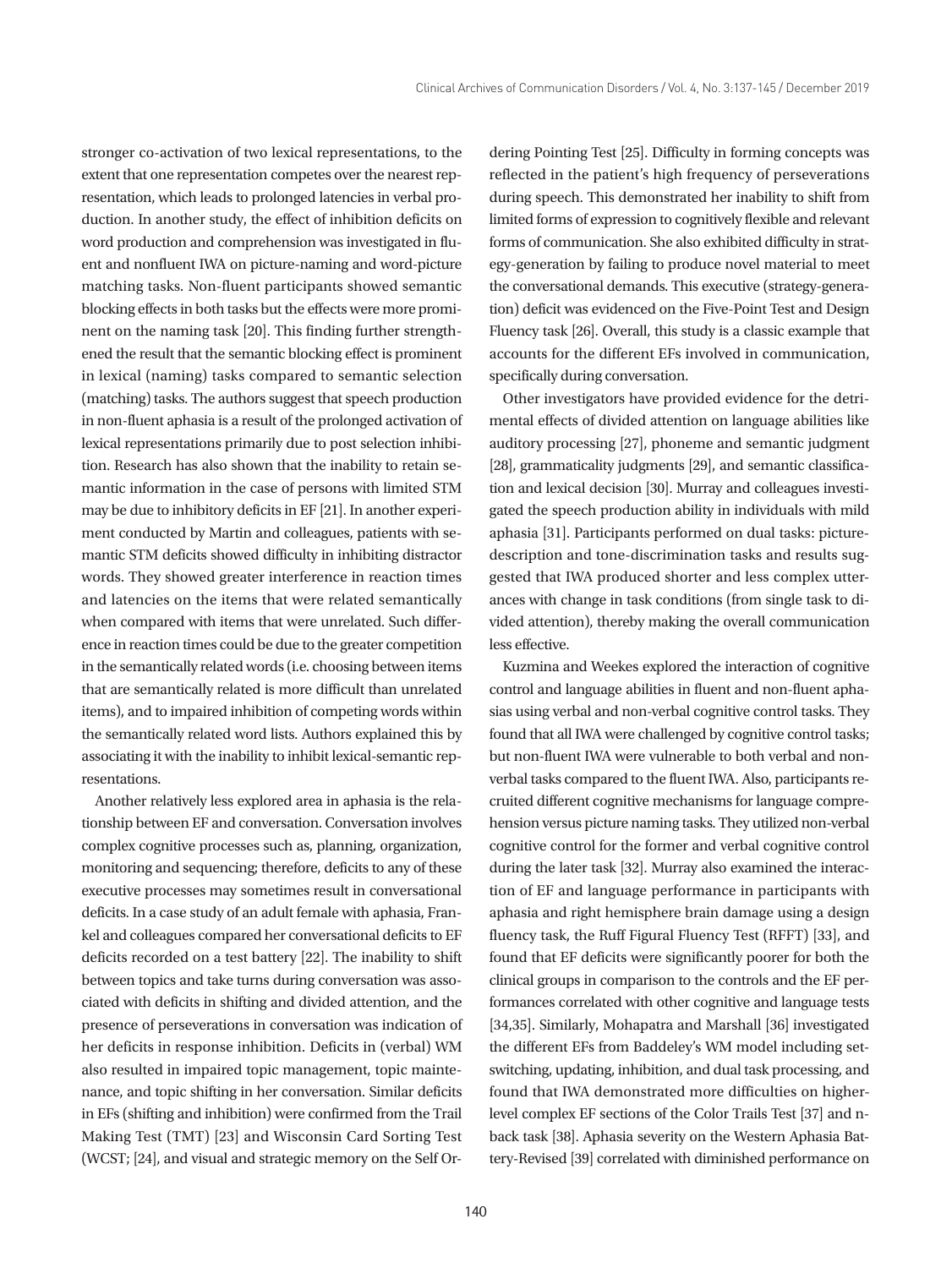EF measures. Overall, the above studies provide evidence for a significant relationship between executive deficits and language abilities in IWA.

#### **Traumatic Brain Injury (TBI)**

Traumatic Brain Injury often affects areas in the fronto-basal and fronto-temporal regions of the brain [40] that are largely involved with EFs [41]. McDonald studied pragmatic difficulties in TBI and found that frontal lobe deficits exhibited by TBI also affects discourse abilities [42]. Problems in planning and self-monitoring behaviors may result in conversational discourse deficits [43] while disinhibition will reduce the ability to utilize clues/hints during conversation [44]. Furthermore, inefficiency to address pragmatic issues reflects deficiency in abstraction skills [45]. Other researchers report significant associations between verbal dysfluency and difficulties in switching between components [46], and pragmatic deficits and the inability to inhibit [47] in TBI. Ylvisaker and Szekeres attribute the communication deficits in children and adults with TBI to their impairments in EF on several dimensions including planning, self-awareness, self-inhibition, problem solving, and initiation [48]. Some studies have utilized narrative discourse analyses to investigate verbal communication deficits in TBI [49-52]. The difficulties in discourse production in TBI are described as setbacks in EF, particularly, to a decreased capacity to devise and accomplish a goal. A study conducted by Coelho and colleagues correlated the performance of EF with story retelling and story generation tasks [53]. Story structure utilizes several executive processes, such as, organization and production of a story and is made up of an episode that comprises of a goal, an endeavor to accomplish the goal, and an outcome that marks the accomplishment of the goal. In the above context, EF includes the capabilities required for defining a goal, devising a plan for its accomplishment, and successful execution of the plan. Results from the study suggested that the performance of the TBI participants on discourse analysis (in the form of story retelling and story generation) was highly correlated to their executive performance measured on the WCST.

Story grammar production is another method of assessing discourse performance. The key components of this method are narrative organization and developing coherence in the description of events and characters. Mozeiko et al. reported significant correlation between measures of story grammar and executive processes assessed on a sorting task [54]. They associated this relationship to the ability to form episodes

which is a key component of storytelling and requires a great deal of cognitive flexibility. Other studies have investigated the relationship between EFs and pragmatic impairment in TBI [47,53,55-59]. These studies have utilized neuropsychological tests such as the Wechsler Memory Scale [60], the WCST, the Test of Everyday Attention [61], and the Rey Auditory Verbal Learning Task (RAVLT) [62] to assess inhibition, cognitive shifting, and concept formation. The pragmatic tasks employed in most of these studies constitute: story retelling, story generation, conversation, contextual meaning task, and procedural description. Zimmerman and colleagues assessed pragmatic deficits of TBI adults on a variety of tasks (conversational discourse, metaphor interpretation, narrative discourse, and indirect speech acts) and found positive correlation with a wide range of executive processes such as initiation, inhibition, planning, switching, and WM. Semantic verbal fluency task, a measure of the Montreal Communication Evaluation Battery [63] was the most affected in TBI participants; this finding was associated with difficulties in switching, one of the important EFs [46]. However, another study using the La Trobe Communication Questionnaire (LCQ) [64] suggested that a considerable fraction of pragmatic problems in TBI participants was represented by EF measures. The questionnaire (LCQ) used in this study allowed for assessment of conversational problems confronted by individuals with TBI and with their communication partners. The EF measures used were the F-A-S verbal fluency task (task management, initiation and cognitive flexibility; [65], the Speed and Capacity of Language Processing test (index of speed of verbal information processing; [66], and the RAVLT (measures the ability to manipulate information). Word retrieval and fluency (verbal) abilities obviously require EFs, including planning and monitoring, memory regulation and management, and attention allocation. Additionally, performance on the verbal fluency tasks emphasizes the ability to inhibit the usual retrieval strategy based on word meanings and adopt a retrieval strategy that depends greatly on sound-form representations of speech [67]. In summary, it is evident from the TBI literature that linguistic deficits (including narration) are consistent with impairments to EFs.

### **Right Hemisphere Damage (RHD)**

Several research studies reveal the possible association of language impairment and EFs in RHD. Persons with RHD often face difficulties in developing themes and abstract concepts to organize a narrative, incorporating new information to the ex-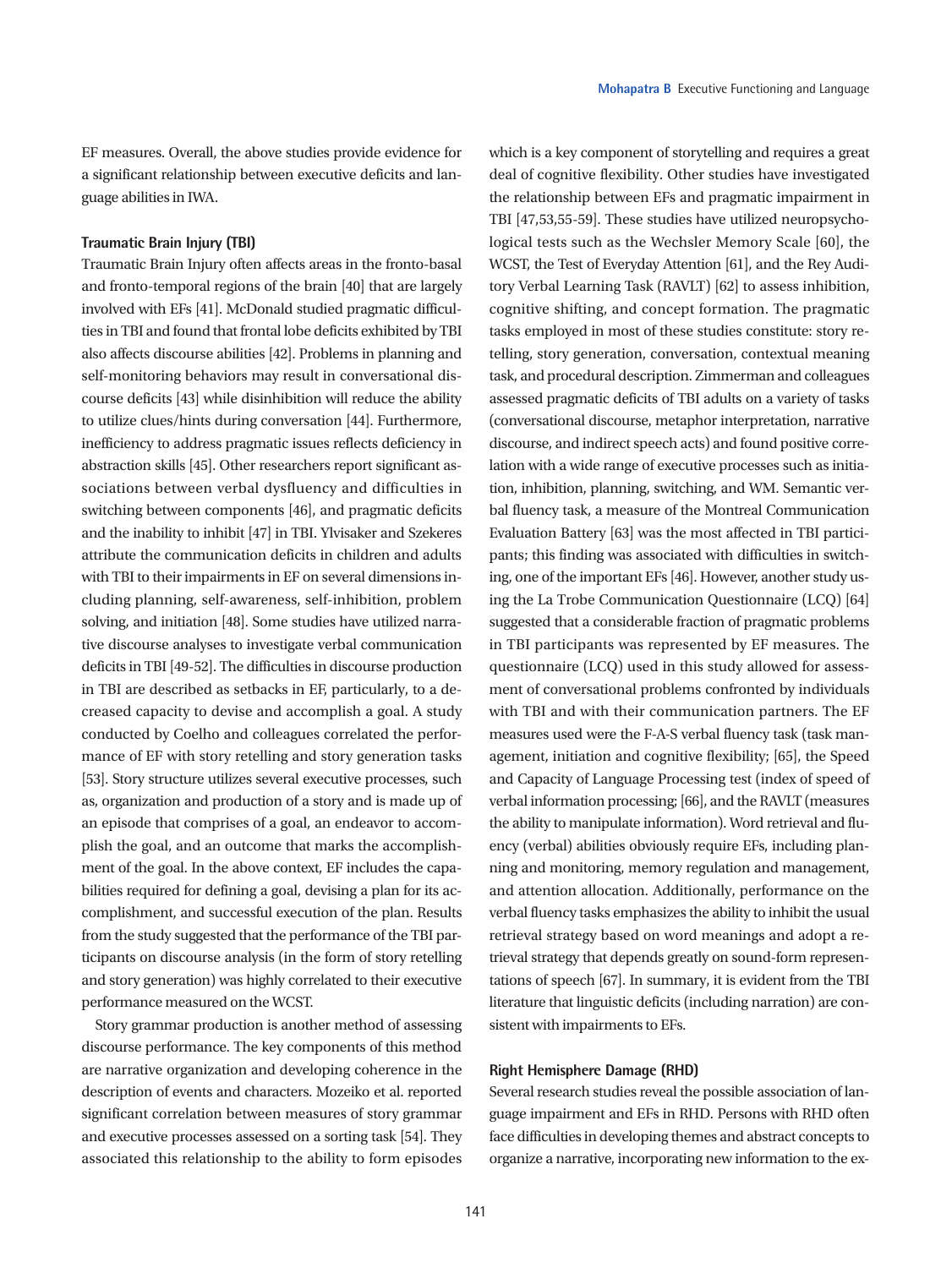isting [68], and using themes to organize stories [69]. They also demonstrate difficulties in interpretation of linguistic content such as humor and jokes [70] and lack in inference-making [71]. Such deficits are demonstrated to be consistent with damage to executive systems [45]. However, relatively limited literature is available on the relationship between pragmatic difficulties and EF in RHD. In a study by McDonald, Controlled Oral Word Association Test [72] and WAIS-R (Similarities subtest) [73] were used to demonstrate the relationship between pragmatic and executive abilities. Pragmatic abilities were assessed on comprehension (sarcasm and requests) and production (narrative, requests and conversation) tasks. In addition, a syllogism task was administered; sentences that require logical reasoning to deduce and solve are called syllogisms (an example from their study is ''Electricity is a form of power; microwaves use electricity to run; do microwaves use power to run?''). While pragmatic abilities were not correlated with executive dysfunction, performance on syllogism tasks suggested some executive dysfunction in the clinical population (18 RHD participants were evaluated in the above study). Syllogisms require participants to disregard the literal meaning of the sentence but pay attention to the underlying meaning of the sentence. Thus, it challenged participants to ignore the semantic content and focus on the pragmatic content of the sentence. This ability to shift focus from one function to another is an executive ability and is referred to as switching.

In another study, Zimmerman and colleagues reported association between pragmatic and executive deficits in RHD participants. Various EF tests included the TMT, Hayling Test [74], WCST, semantic and phonemic verbal fluency tasks from Montreal Communication Evaluation Battery [63], and WM tasks from the Brazilian Brief Neuropsychological Assessment Battery Neupisilin [75]. Information on pragmatic processing was obtained from the Montreal Communication Evaluation Battery on tasks such as conversational discourse, metaphor interpretation, narrative discourse and indirect speech acts. Positive correlations were observed between EFs and pragmatic abilities. Processing of metaphors was associated with executive processes such as switching, WM and processing speed. Narrative discourse was strongly related to processing speed, planning, flexibility, and WM. Inaccurate discourse production was attributed to deficits in topic organization and discursive impairment in RHD participants [59] which is also an indication of the inability to suppress information. Besides this, executive dysfunction was also observed in the verbal WM and initiation processes. In summary, pragmatic deficits

in persons with RHD were attributed to inhibitory and WM deficits.

#### **Parkinson's disease**

Often researchers suggest that executive dysfunction is the underlying reason for deficits in sentence comprehension in Parkinson's disease (PD). Other researchers attribute comprehension deficits to processes such as, set-switching [76,77], sequencing [78], inhibition [79], verbal WM [78,80] and information processing speed [81,82]. A study by Colman et al. examined the relation between sentence comprehension and EFs in 28 Dutch speaking PD participants [83]. The sentence comprehension task involved comparing different phrasestructures (active versus passive) and varying sentence lengths (short versus long). Executive function was evaluated using TMT (parts A and B), Test Battery of Attentional Performances (TAP) [84], Odd Man Out Test [85), Stroop task [86], digit span subtest of the Wechsler Adult Intelligence scale (WAIS) [87] and Lelekov's protocol for cognitive sequencing [88]. Results from EF tasks suggested that persons with PD scored lower in set-switching (TMT, Odd Man Out Test) and sustained visual attention tasks (TAP) and showed no significant differences on other functions such as inhibition and WM. Sentence comprehension scores were similar with scores obtained from sustained visual attention tasks. In particular, deficits in set-switching were associated with deficits in comprehending passive sentences. This emerges from the fact that sentence comprehension requires a listener to switch between contending linguistic information, therefore, impairment in setswitching abilities is likely to contribute to difficulties in comprehension of passive sentences in PD participants.

The other EFs that have an effect on sentence comprehension are inhibition, WM, and sequencing. Inhibition is strongly associated with set-switching and requires suppression of irrelevant linguistic information to process the required information. Working memory is responsible for storing and manipulating words and phrases in order to interpret phrasestructure or linguistic elements in a sentence (such as subjectobject-verb combinations and active/passive sentences). Moreover, sentence comprehension requires organizing the sequence (time and order) of information to build up coherence during communication, which is is an executive process. Overall, different EF processes demonstrate association with language comprehension and expression.

Emotional dysprosody (flat and nonemotional speech) is another characteristic feature of PD speech. Working memory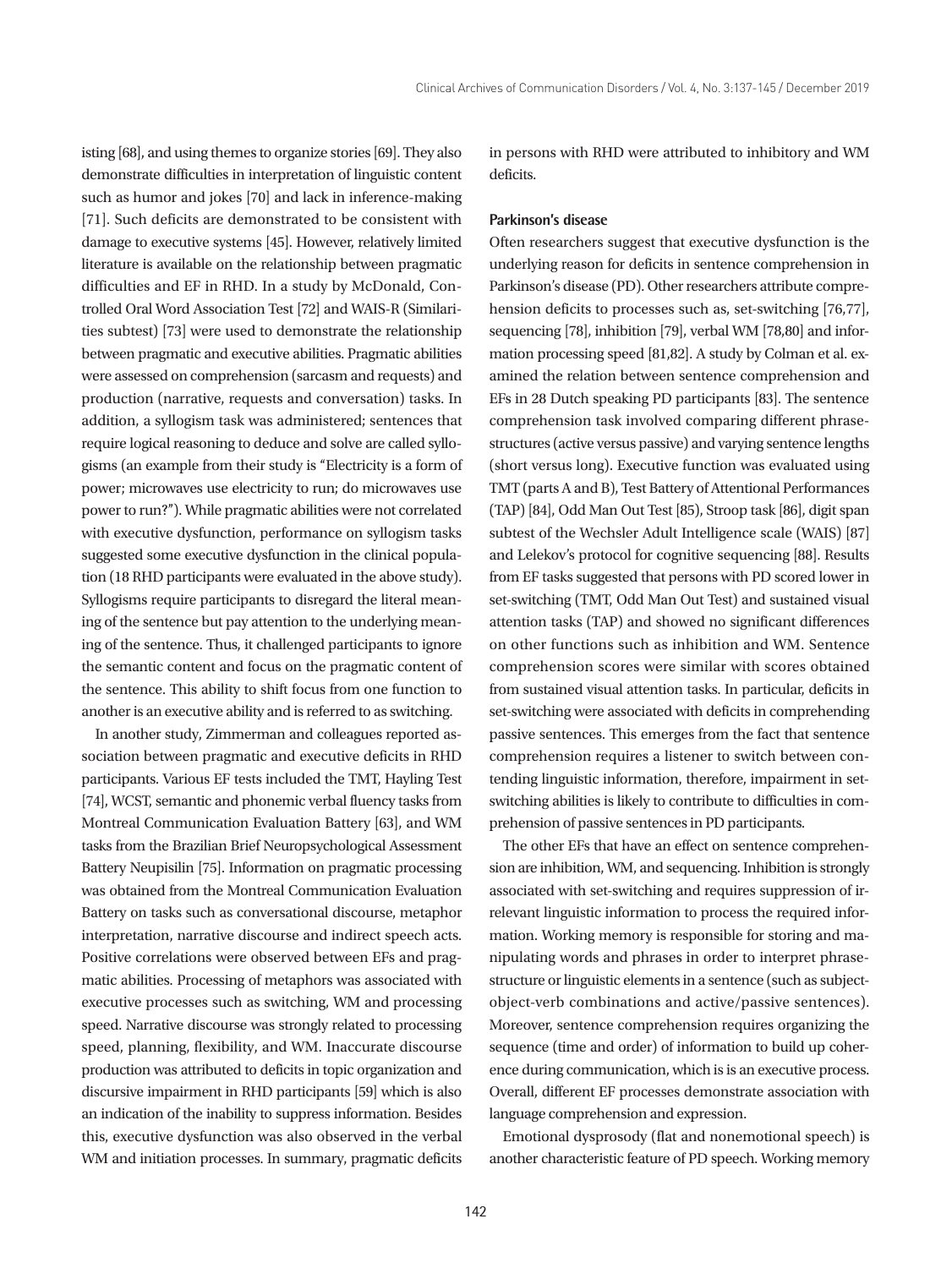and EF deficits are not independent of prosodic deficits observed in PD. Often prosodic deficits in the PD is visualized as a cognitive deficit rather than a linguistic deficit, because persons with PD frequently exhibit dysfunctions in the central executive component of Baddeley's WM model [89]. In a study by Breitenstein and colleagues, relationship between emotional prosody and central EF was explained. Twenty participants were assessed on a neuropsychological test battery consisting of WCST, Digit Span subtests of the Wechsler Adult Intelligence Scale-Revised (WAIS-R; [73] and Listening Span Test [90]. Two prosodic perception tasks were administered: one in English and the other in German language; the pitch and duration of the cues were altered for sentences. Results suggested that central executive functioning was significantly correlated with PD participants' performance on prosodic perception tasks. Processing emotional prosody during conversation demands a significant amount of attentional resources. For example, responding to verbal content requires a person to pay attention to the prosodic meaning of the sentence and inhibit the irrelevant semantic meaning that ultimately requires selective attention (or response inhibition). Both these processes are linked to the central executive of the WM system [91,92]. Thus, individuals with PD have difficulty in linguistic deficits that are often a consequence of executive dysfunction.

## **SUMMARY**

This review summarizes findings from research studies exploring the relationship between executive functioning and linguistic abilities in different neurogenic communication disorders. Executive processes such as switching, shifting, inhibition, sequencing, verbal WM, and processing speed have a strong correlation with linguistic aspects of narration, story retelling, conversational discourse, metaphor interpretation, phonological processing and indirect speech acts. Based on the current review, it would be logical to conclude that there is significant contribution of EFs on linguistic abilities. It also provides support for overlap in the networks of language processing and executive system processing, mediated by a network of frontal, parietal, and subcortical areas of the brain [13]. In summary, the influence of executive control on language comprehension and production are multiple and must be accounted for in all speech and language related assessments and interventions. Future empirical efforts should incorporate EF training into rehabilitation programs for cognitive-communication disorders.

# **REFERENCES**

- 1. Miller EK. The prefontral cortex and cognitive control. Nature reviews neuroscience. 2000;1:59-65.
- 2. Miller EK, Cohen JD. An integrative theory of prefrontal cortex function. Annual review of neuroscience. 2001;24:167-202.
- 3. Stuss DT, Knight RT. Principles of frontal lobe function: Oxford University Press; 2013.
- 4. Hull R, Martin RC, Beier ME, Lane D, Hamilton AC. Executive function in older adults: a structural equation modeling approach. Neuropsychology. 2008;22:508.
- 5. Chan RC, Shum D, Toulopoulou T, Chen EY. Assessment of executive functions: Review of instruments and identification of critical issues. Archives of Clinical Neuropsychology. 2008;23(2):201-16.
- 6. Baddeley AD, Hitch G. Working memory. Psychology of learning and motivation. 1974;8:47-89.
- 7. Baddeley A. Fractionating the central executive. Principles of frontal lobe function. 2002:246-260.
- 8. Shallice T. Fractionation of the supervisory system. Principles of frontal lobe function. 2002:261-277.
- 9. Murray LL. Attention and other cognitive deficits in aphasia: Presence and relation to language and communication measures. American Journal of Speech-Language Pathology. 2012;21:S51- S64.
- 10. Esslinger PJ. Conceptualizing, describing, and measuring components of executive function: A summary. In: Lyon GR, Krasnegor NA, editors. Attention, memory, and executive function. Baltimore, MD: Paul Brookes; 1996. p. 367-395.
- 11. Badre D, Wagner AD. Left ventrolateral prefrontal cortex and the cognitive control of memory. Neuropsychologia. 2007;45:2883- 2901.
- 12. Abutalebi J, Green D. Bilingual language production: The neurocognition of language representation and control. Journal of neurolinguistics. 2007;20:242-275.
- 13. Ye Z, Zhou X. Executive control in language processing. Neuroscience & Biobehavioral Reviews. 2009;33:1168-1177.
- 14. Novick JM, Trueswell JC, Thompson-Schill SL. Cognitive control and parsing: Reexamining the role of Broca's area in sentence comprehension. Cognitive, Affective, & Behavioral Neuroscience. 2005;5:263-281.
- 15. Thompson-Schill SL, Bedny M, Goldberg RF. The frontal lobes and the regulation of mental activity. Current opinion in neurobiology. 2005;15:219-224.
- 16. McCarthy RA, Kartsounis LD. Wobbly words: Refractory anomia with preserved semantics. Neurocase. 2000;6:487-497.
- 17. Wilshire CE, McCarthy RA. Evidence for a context-sensitive word retrieval disorder in a case of nonfluent aphasia. Cognitive Neuropsychology. 2002;19:165-186.
- 18. Schwartz MF, Hodgson C. A new multiword naming deficit: Evidence and interpretation. Cognitive Neuropsychology. 2002;19: 263-288.
- 19. Freedman ML, Martin RC, Biegler K. Semantic relatedness effects in conjoined noun phrase production: Implications for the role of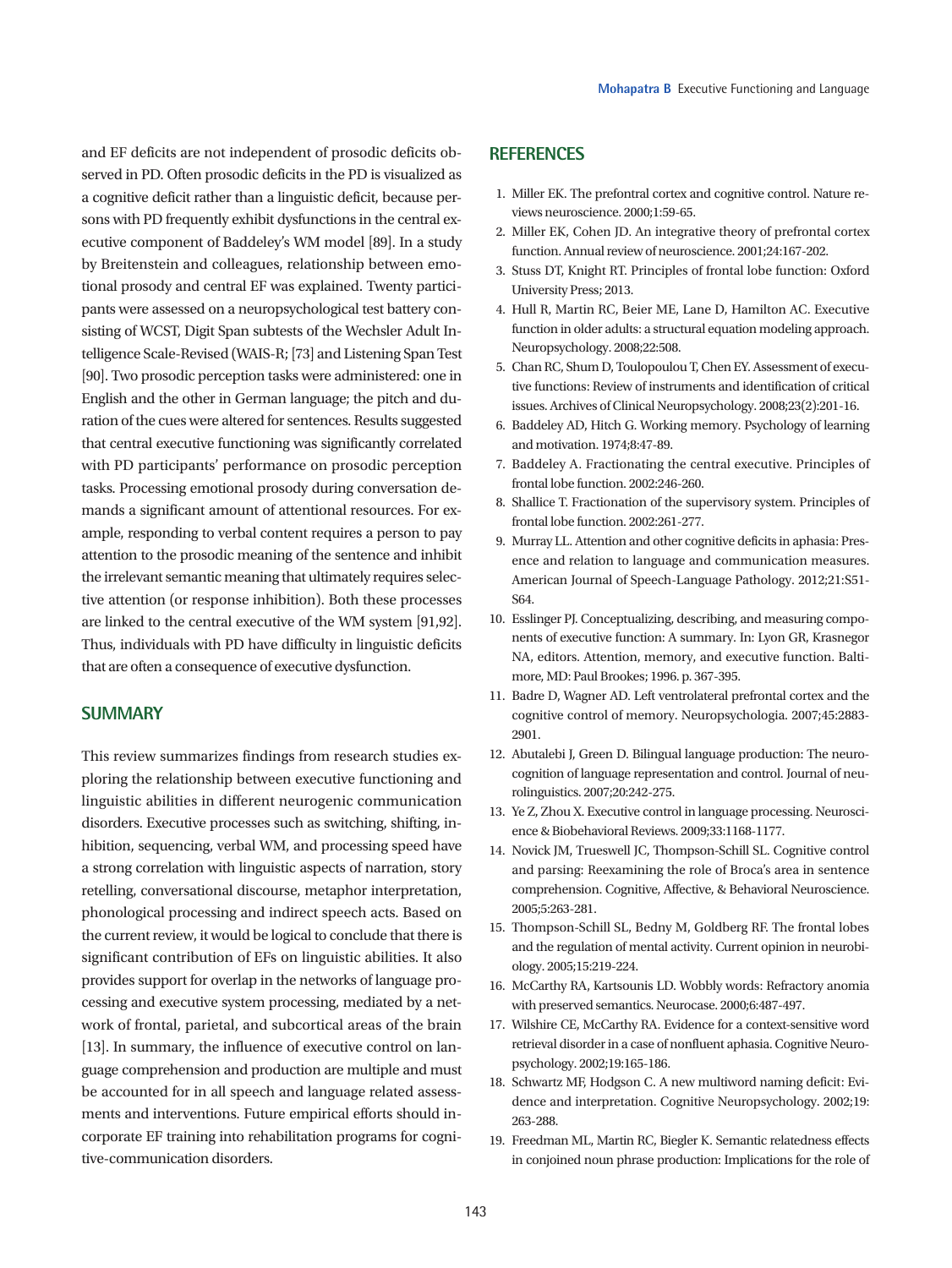short-term memory. Cognitive Neuropsychology. 2004;21:245-265.

- 20. Biegler KA, Crowther JE, Martin RC. Consequences of an inhibition deficit for word production and comprehension: Evidence from the semantic blocking paradigm. Cognitive neuropsychology. 2008;25:493-527.
- 21. Martin RC, Allen CM, editors. A disorder of executive function and its role in language processing. Seminars in speech and language; 2008: © Thieme Medical Publishers.
- 22. Frankel T, Penn C, Ormond‐Brown D. Executive dysfunction as an explanatory basis for conversation symptoms of aphasia: A pilot study. Aphasiology. 2007;21:814-828.
- 23. Reitan RM. Trail Making Test: Manual for administration and scoring: Reitan Neuropsychology Laboratory; 1992.
- 24. Grant DA, Berg EA. Wisconsin Card Sorting Test (WCST): PAR.; 1993.
- 25. Petrides M, Milner B. Deficits on subject-ordered tasks after frontal-and temporal-lobe lesions in man. Neuropsychologia. 1982;20: 249-262.
- 26. Spreen O, Strauss E. A compendium of neurological tests. Administration, norms and commentary. 1998.
- 27. Murray LL, Holland AL, Beeson PM. Auditory Processing in Individuals With Mild AphasiaA Study of Resource Allocation. Journal of Speech, Language, and Hearing Research. 1997;40:792-808.
- 28. Tseng C-H, McNeil M, Milenkovic P. An investigation of attention allocation deficits in aphasia. Brain and language. 1993;45:276-296.
- 29. Murray LL, Holland AL, Beeson PM. Grammaticality judgements of mildly aphasic individuals under dual-task conditions. Aphasiology. 1997;11:993-1016.
- 30. Arvedson JC, McNeil MR. Accuracy and Response Times for Semantic Judgements and Lexical Decisions with Left-and Right-Hemisphere Lesions. Clinical Aphasiology 1986;17:188-200.
- 31. Murray LL, Holland AL, Beeson PM. Spoken language of individuals with mild fluent aphasia under focused and divided-attention conditions. Journal of Speech, Language, and Hearing Research. 1998;41:213-227.
- 32. Kuzmina E, Weekes BS. Role of cognitive control in language deficits in different types of aphasia. Aphasiology. 2017;31:765-792.
- 33. Ruff RM. RFFT: Ruff figural fluency test: Professional manual: Psychological Assessment Resources; 1996.
- 34. Murray LL. Design fluency subsequent to onset of aphasia: A distinct pattern of executive function difficulties? Aphasiology. 2017; 31:793-818.
- 35. Murray L. Focusing attention on executive functioning in Aphasia. Aphasiology. 2017;31: 721-724.
- 36. Mohapatra B, Marshall RS. Performance differences between aphasia and healthy aging on an executive function test battery. International Journal of Speech-Language Pathology. 2019:1-11.
- 37. D'Elia L, Satz P, Uchiyama C, White T. Color Trails Test. Odessa FL: Psychological Assessment Resources. Inc; 1996.
- 38. Wright HH, Downey RA, Gravier M, Love T, Shapiro LP. Processing distinct linguistic information types in working memory in aphasia. Aphasiology. 2007;21:802-813.
- 39. Kertesz A, editor. Western Aphasia Battery-Revised. SanAntonio,

TX: PsychCorp; 2007.

- 40. Mennel H. The morphology of traumatic head injury. Severe Head Injuries: Springer; 1997. p. 19-28.
- 41. Duncan J, Emslie H, Williams P, Johnson R, Freer C. Intelligence and the frontal lobe: The organization of goal-directed behavior. Cognitive psychology. 1996;30:257-303.
- 42. McDonald S. Pragmatic language skills after closed head injury: Ability to meet the informational needs of the listener. Brain and Language. 1993;44:28-46.
- 43. McDonald S, Pearce S. Requests that overcome listener reluctance: Impairment associated with executive dysfunction in brain injury. Brain and Language. 1998;61:88-104.
- 44. McDonald S, Pearce S. Clinical insights into pragmatic theory: Frontal lobe deficits and sarcasm. Brain and language. 1996;53:81- 104.
- 45. Martin I, McDonald S. Weak coherence, no theory of mind, or executive dysfunction? Solving the puzzle of pragmatic language disorders. Brain and language. 2003;85:451-466.
- 46. Kave G, Heled E, Vakil E, Agranov E. Which verbal fluency measure is most useful in demonstrating executive deficits after traumatic brain injury? Journal of clinical and experimental neuropsychology. 2011;33:358-365.
- 47. Channon S, Watts M. Pragmatic language interpretation after closed head injury: Relationship to executive functioning. Cognitive Neuropsychiatry. 2003;8:243-60.
- 48. Ylvisaker M, Szekeres SF. Metacognitive and executive impairments in head-injured children and adults. Topics in Language Disorders. 1989;9:34-49.
- 49. Tucker FM, Hanlon RE. Effects of mild traumatic brain injury on narrative discourse production. Brain injury. 1998;12:783-792.
- 50. Coelho C, Grela B, Corso M, Gamble A, Feinn R. Microlinguistic deficits in the narrative discourse of adults with traumatic brain injury. Brain Injury. 2005;19:1139-1145.
- 51. Body R, Parker M. Topic repetitiveness after traumatic brain injury: An emergent, jointly managed behaviour. Clinical linguistics & phonetics. 2005;19:379-392.
- 52. Cannizzaro MS, Coelho CA. Analysis of narrative discourse structure as an ecologically relevant measure of executive function in adults. Journal of psycholinguistic research. 2013;42:527-549.
- 53. Coelho CA, Liles BZ, Duffy RJ. Impairments of discourse abilities and executive functions in traumatically brain-injured adults. Brain Injury. 1995;9:471-477.
- 54. Mozeiko J, Le K, Coelho C, Krueger F, Grafman J. The relationship of story grammar and executive function following TBI. Aphasiology. 2011;25:826-835.
- 55. Hartley LL, Jensen PJ. Narrative and procedural discourse after closed head injury. Brain Injury. 1991;5:267-285.
- 56. Coelho CA. Story Narratives of Adults With Closed Head Injury and Non-Brain-Injured AdultsInfluence of Socioeconomic Status, Elicitation Task, and Executive Functioning. Journal of Speech, Language, and Hearing Research. 2002;45:1232-1248.
- 57. Snow P, Douglas J, Ponsford J. Conversational discourse abilities following severe traumatic brain injury: A follow up study. Brain